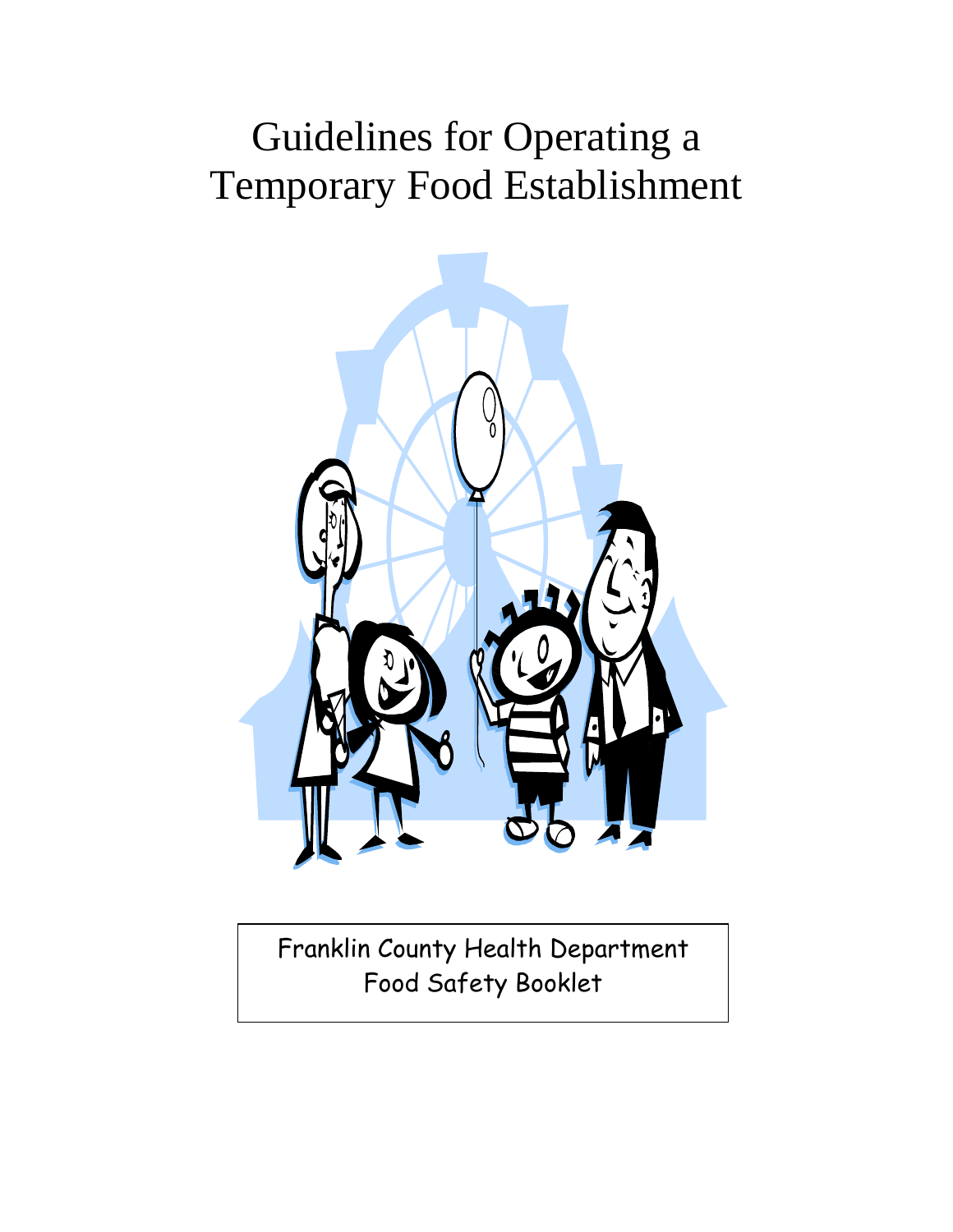## **What is a temporary food establishment?**

A temporary food establishment is a food establishment that operates at a fixed location for a period of time not more than 14 consecutive days in conjunction with a single event or celebration, such as a:

- Fair
- Festival
- Carnival
- Circus
- Or similar transitory gathering



## **Who needs to apply for a permit?**

Each food establishment in operation during an event open to the public must obtain a permit from the Local Health Department in that county. In Franklin County, both the county and the town of Rocky Mount have adopted exemptions to the Food Regulations for temporary food events and youth athletic activities. The Franklin County Code states in "ARTICLE I. REGULATIONS OF FOOD AT COUNTY FAIRS AND YOUTH ATHLETIC ACTIVITIES, Sec. 9.1-1. Exemptions." the following:

"The provisions of Code of Virginia, title 35.1 as pertains to health and sanitation for restaurants shall not apply:

(1) Food booths at fairs, if such booths are promoted or sponsored by any political subdivision of the commonwealth or by any charitable nonprofit organization or group thereof.

(2) Concession stands at youth athletic activities, if such stands are promoted or sponsored by either a youth athletic association or by any charitable nonprofit organization or group thereof which has been recognized as being a part of the recreational program of the political subdivision where the association or organization is located by an ordinance or resolution of such political subdivision."



For a list of Local Health Departments go to:

[www.vdh.virginia.gov](http://www.vdh.virginia.gov/)

Franklin County Health Department 365 Pell Ave. PO BOX 249 Rocky Mount, VA 24151 Phone (540) 484-0292 Fax (540) 483-1485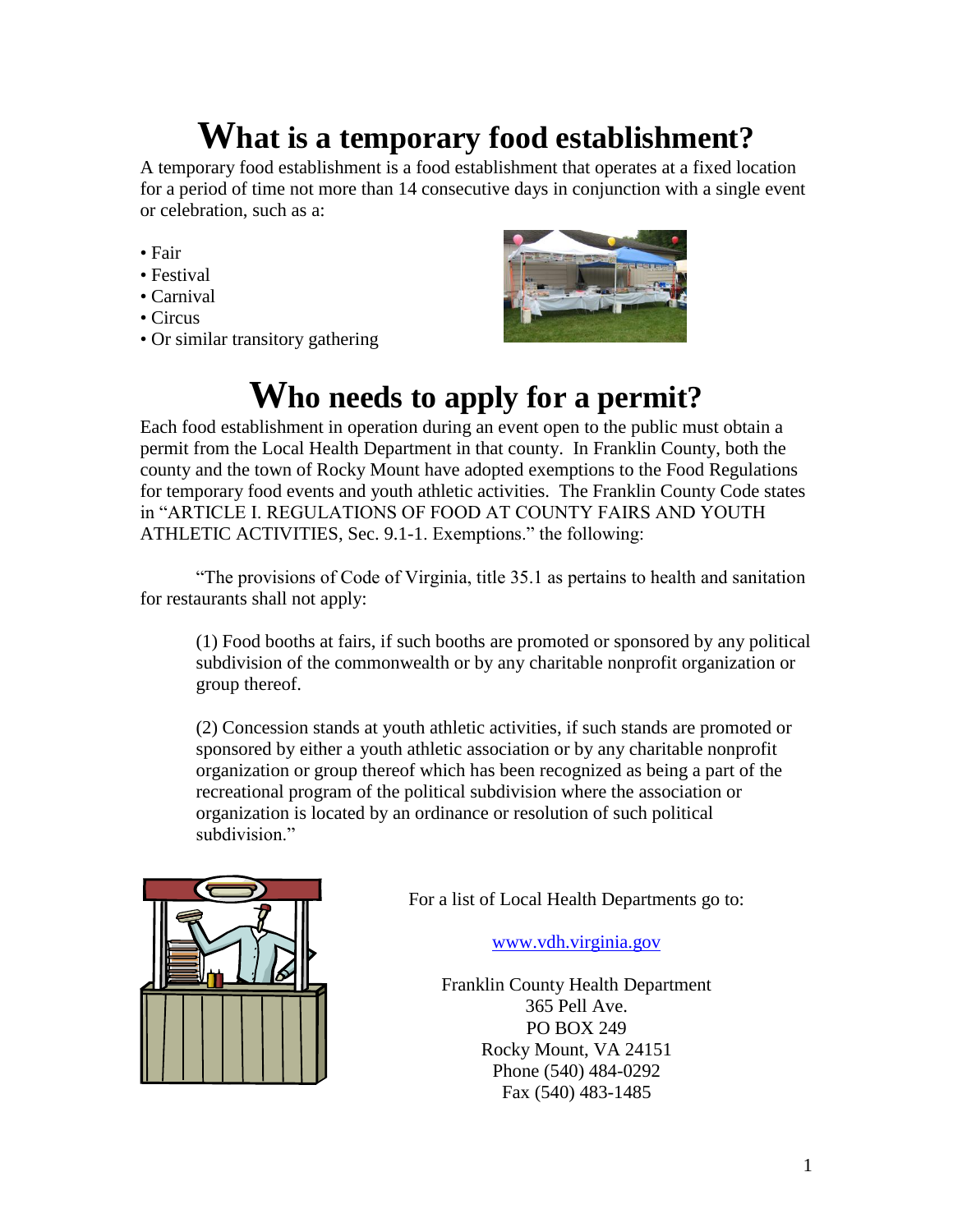## **Is it necessary to apply for a permit?**

Yes, even if you believe that you will qualify for the exemption noted above, you will still need to apply for a temporary restaurant permit. Otherwise, the Virginia Food Regulations require each temporary food establishment to have a valid permit issued by the Local Health Department. A valid permit must be conspicuously posted in every temporary food establishment. The temporary food establishment must also be inspected and approved by the Local Health Department Environmental Health Specialist before a permit can be issued. Exemptions for the Virginia Food Regulations are when food is prepared in "A kitchen in a private home if only food that is not potentially hazardous is prepared for sale or service at a function such as a religious or charitable organization's bake sale if allowed by law and if the consumer is informed by a clearly visible placard at the sales or service location that the food is prepared in a kitchen that is not subject to regulation and inspection by the regulatory authority" or "churches, fraternal, school and social organizations and volunteer fire departments and rescue squads that hold dinners and bazaars not more that one time per week and not in excess of two days duration at which food prepared in homes of the members or in the kitchen of the church or organization and is offered for sale to the public."



## **When should the permit application be returned?**

It is recommended that the application be returned to the Local Health Department (with fee if required) at least **10 DAYS** before the event. This allows time for the Environmental Health Specialist to review the application, coordinate permitting and inspection, and to advise you of necessary changes well in advance of the event.



**NOTE:** *Applications may be obtained from any Local Health Department.*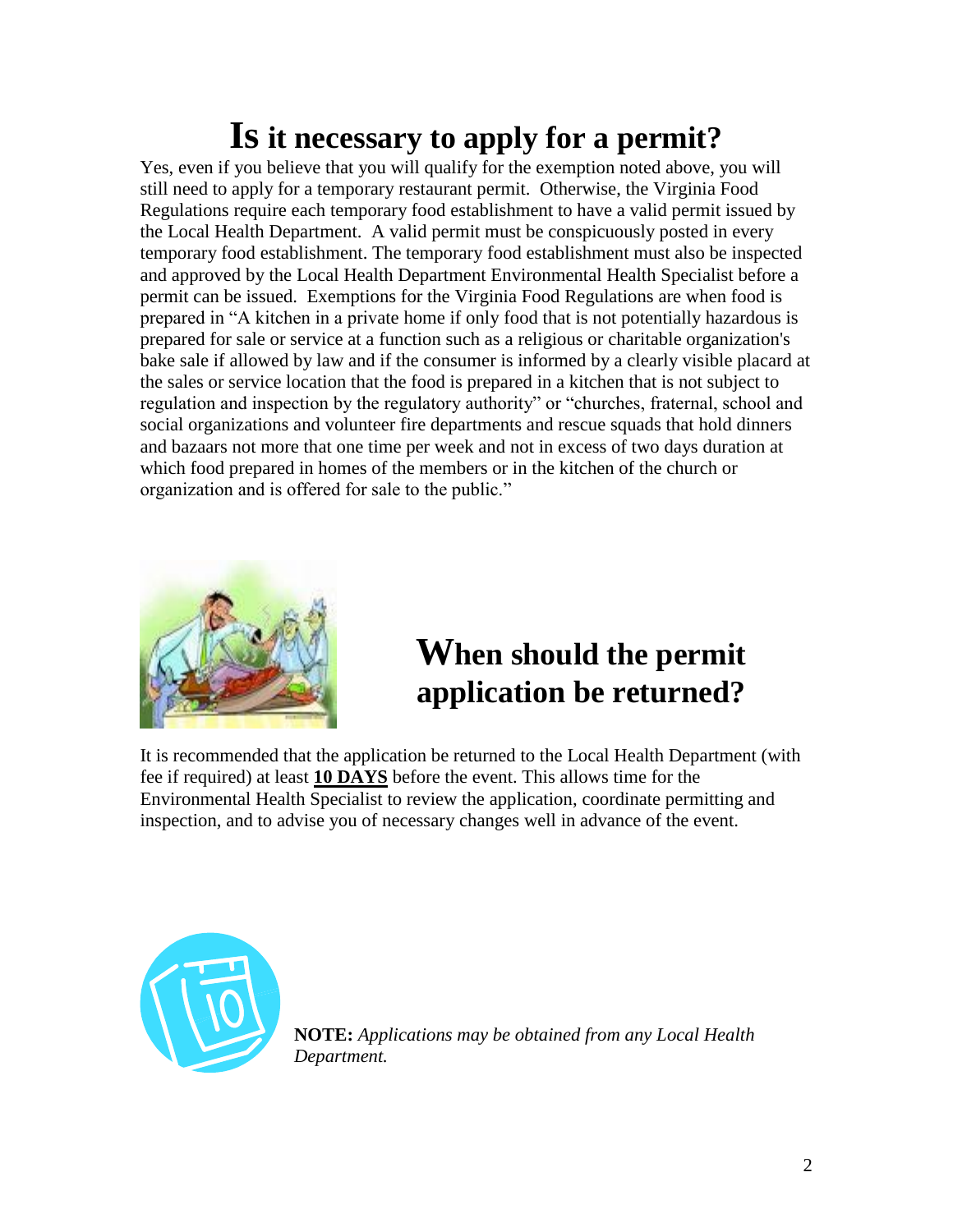## **Permit Application Review**

You must apply for a permit in order for the Local Health Department to review the proposed operation. The Environmental Health Specialist will work with you to review the following:

- Concession construction
- Types of foods to be prepared
- How the food will be prepared
- Methods to keep foods hot and cold
- Handwashing
- Utensil washing



The Environmental Health Specialist may also make suggestions that will enable your food establishment to operate more efficiently and safely.

## **Potentially Hazardous Food**

Potentially hazardous food is any food that requires temperature control because it is in a form capable of supporting the rapid and progressive growth of infectious or toxigenic microorganisms, such as eggs, meat, poultry, fish, and dairy foods.

Examples are hamburgers, tacos, hot dogs, chili, and cream pies. Raw seed sprouts, cooked rice, potatoes, and beans are also considered to be potentially hazardous because they will support rapid bacterial growth.

## **Non-Potentially Hazardous Food**

Non-potentially hazardous food includes fruit pies, dry goods and cereals, unconstituted dehydrated foods and baked goods. Other examples are cookies, breads, cakes, potato chips, popcorn, cotton candy, and candy bars.









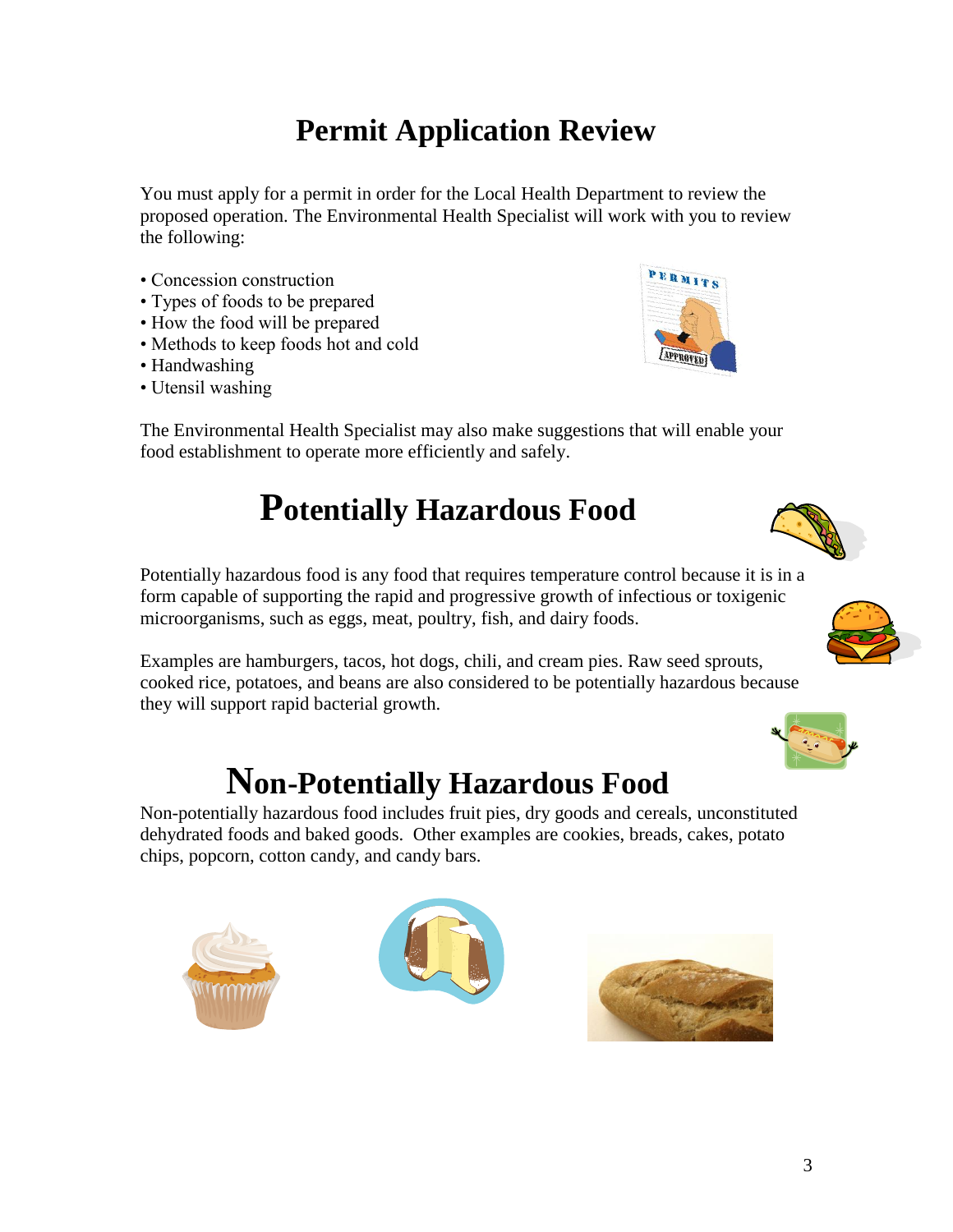### **What is a foodborne illness?**

Foodborne illness is caused by consuming contaminated foods or beverages. Many different disease-causing microbes, or pathogens, as well as poisonous chemicals, can contaminate food. Common symptoms include diarrhea, abdominal cramping, fever, headache, vomiting, severe exhaustion, and sometimes blood or pus in the stools.

#### **Who is at risk?**

- Everyone is at risk.
- An estimated 76 million cases of foodborne illness occur each year in the United States resulting in 325,000 hospitalizations and 5,000 deaths.



Very young children, pregnant women, the elderly, and people with compromised immune systems are at the greatest risk.

#### **Where does it come from?**

- Raw animal foods, such as meat, poultry and eggs, are most likely to be contaminated.
- Fresh produce such as lettuce, tomatoes, sprouts, and melons may also present a food safety hazard.
- Even cooked, ready-to-eat foods can become cross-contaminated with bacteria transferred from raw products or from food handlers with poor personal hygiene.
- Proper cooking temperatures will destroy pathogens, and proper holding temperatures will control their multiplication.

#### **How can you prevent foodborne illness?**



Most foodborne illness is caused by mishandling of food.

Inadequate cooking and holding temperatures allow pathogens to multiply. Poor sanitation and unsafe practices re-contaminate products. Over half of foodborne illnesses are due to improper food temperatures or poor personal hygiene. To prevent foodborne illness:

#### **1. Practice the procedures outlined in this booklet.**

**2. Follow the four key steps to food safety:**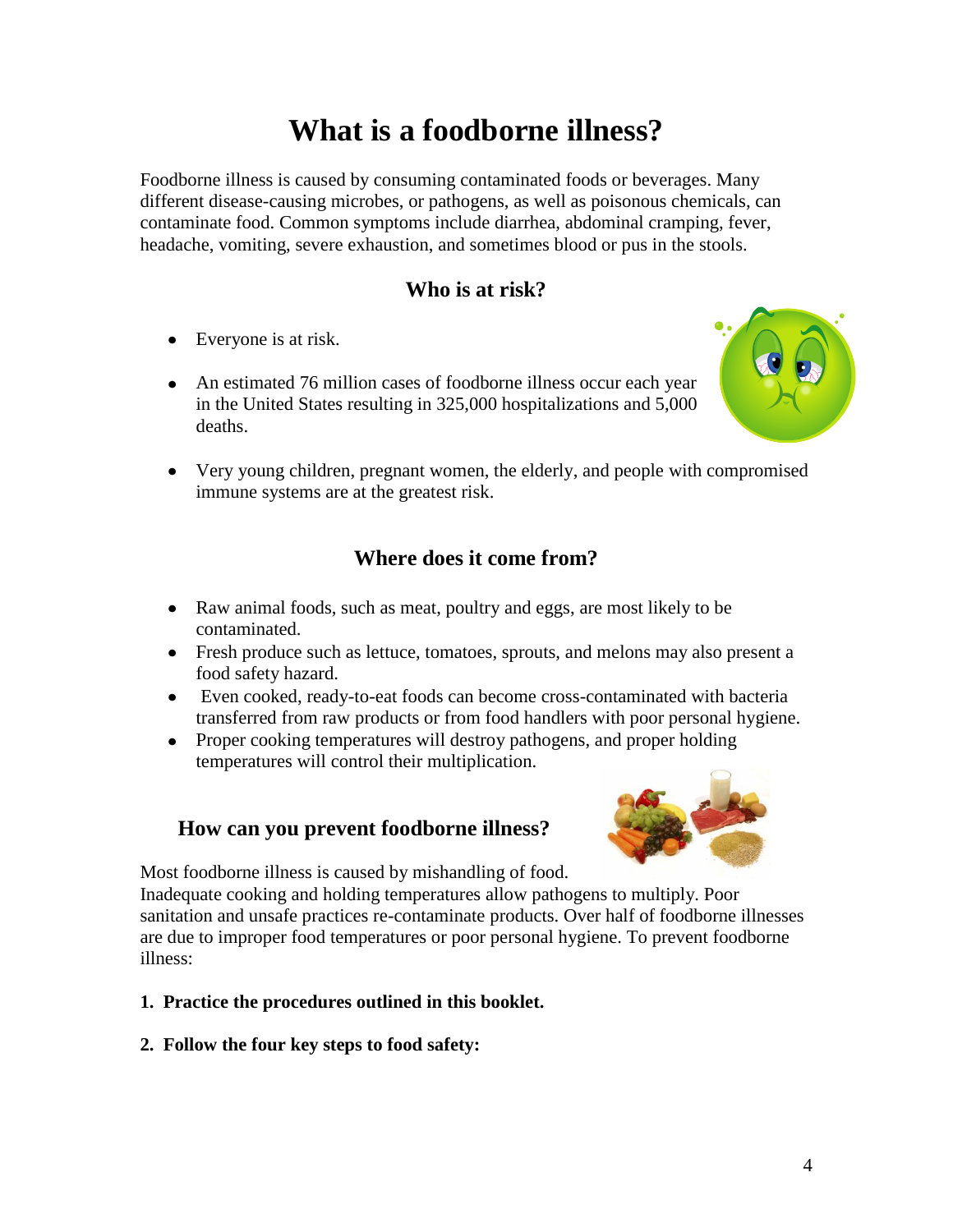**Clean** Wash hands and surfaces often.

**Separate** Don't cross-contaminate.

**Cook** Cook to proper temperatures.

**Chill** Refrigerate promptly.

#### **How can you reduce the risks?**

#### **1. Avoid cooling & reheating foods**

Use canned products, like chili or refried beans, instead of preparing from scratch, cooling, and reheating. Prepackaged foods are easier, safer, and more convenient.

#### **2. Avoid hot holding of foods**

Cook foods like tacos, burritos and shish kabob to order rather than cooking ahead of time and hot holding.

#### **3. Minimize preparation**

Use store-bought cole slaw, potato, macaroni, or pasta salads instead of preparing them yourself.

#### **4. Do not touch ready-to-eat food with bare hands**

Use utensils such as deli paper, spatulas, tongs, or single-use gloves.

#### **Food Sources**

**No home canned or home processed foods are allowed**. All foods and beverages must come from an approved source (restaurant, grocery, or wholesale).

### **Food Protection**

1. Cover foods on display. Do not allow customers to help themselves to open, unprotected containers.



http://www.fpfc.org/images/fightbac2.jpg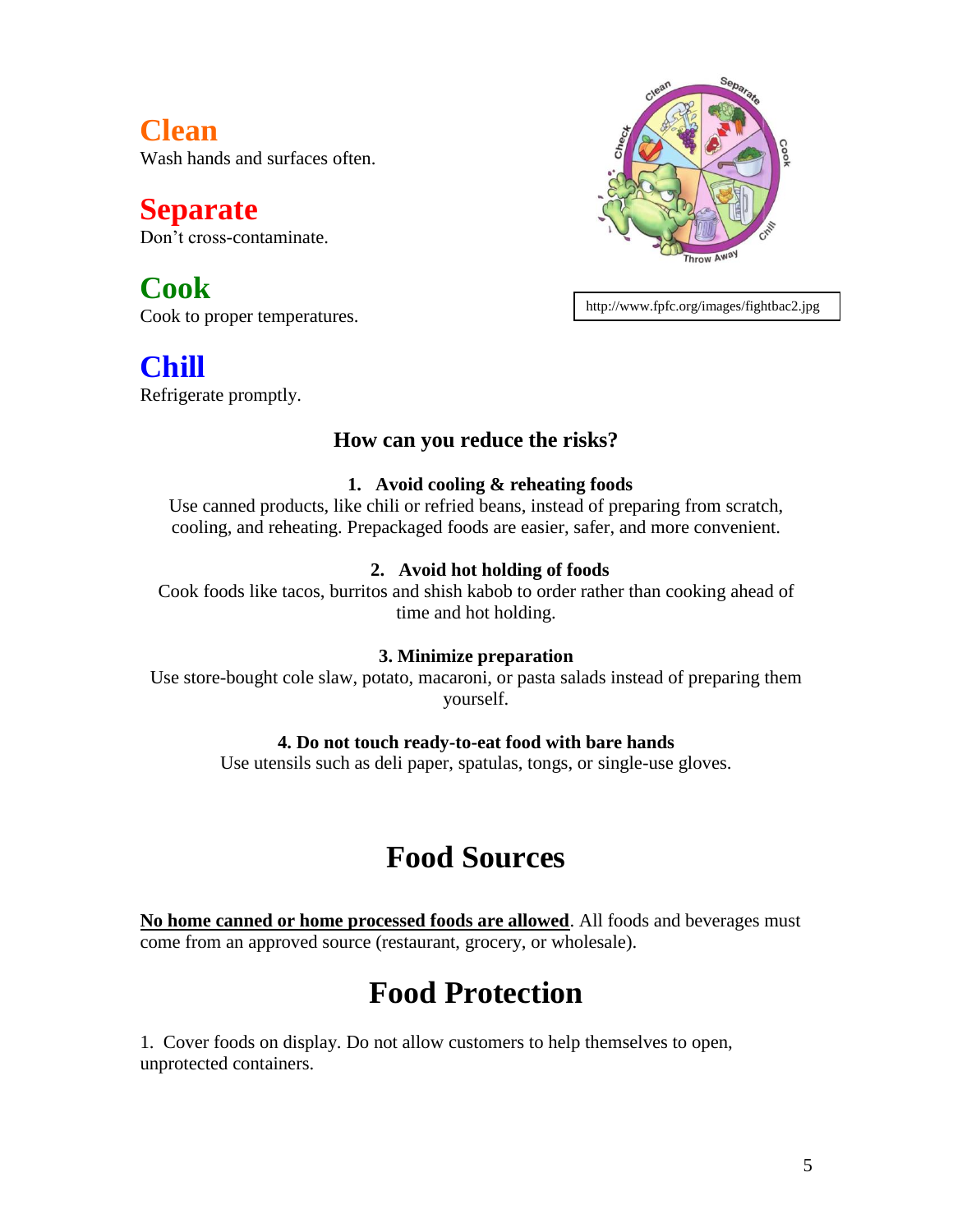2. Provide condiments, such as ketchup, mustard, coffee creamer, and sugar in dispensers, individual packets or squeeze or pump containers.

3. All food products and utensils (plates, cups, etc,) at least 6 inches off the floor/ground. Pallets and empty boxes may serve as storage racks.

4. Protect foods from contamination and maintain at proper temperatures during transportation and storage. Those foods considered potentially hazardous must be refrigerated below 41°F, or held hot at above 135°F during transportation.

5. Do not store packaged food in water or undrained ice.

6. Overhead protection is required over all food/beverage operations. An example is a tent, awning, or fly.

7. Use a scoop to fill cups with ice. Do not use a cup as an ice scoop.

## **Physical Facilities**

• Locate concession or booth away from sources of contamination such as animals, barns and petting zoos.

• Covered structure required to protect from windblown dust and debris, weather, insects, and animals.

• Concrete or machine-laid asphalt is acceptable, or dirt or gravel if it is covered with mats, removable platforms, duckboards, or other suitable approved materials that are effectively treated to control dust and mud (12 VAC 5-421-2790).

• Protect against insects by use of screens, fans, air curtains, or closable service openings.

• Supply potable water through water lines bearing the National Sanitation Foundation (NSF) seal or equivalent - garden hoses are prohibited.

#### **Food Handlers**

• Wear hair restraints, and clean clothes. No jewelry except plain ring.

• Wash hands frequently:

Before starting work After smoking, eating, or drinking After using the restroom Before putting on gloves After handling raw products When contaminated

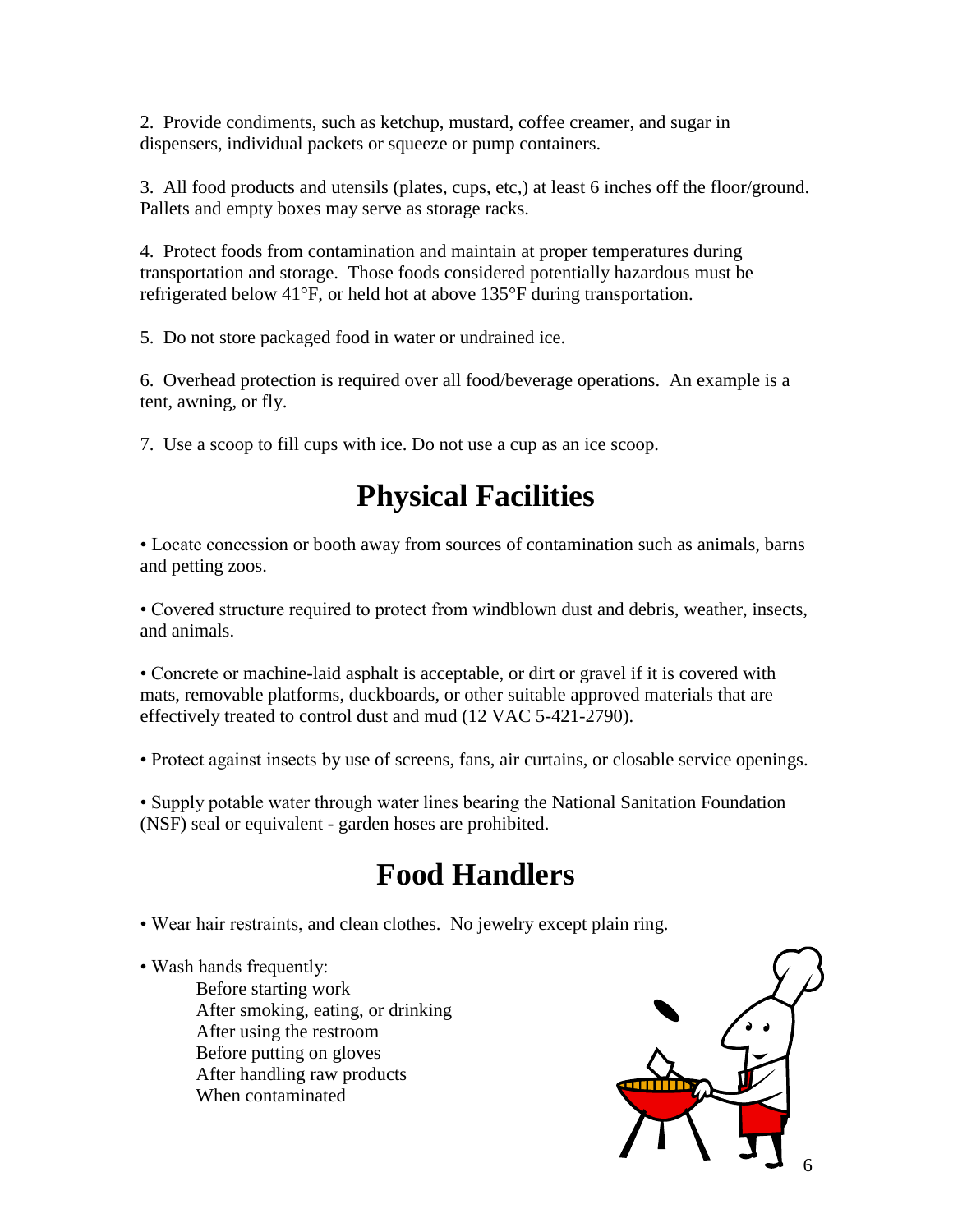- Do not smoke or eat while working.
- Do not work if you are sick or have open sores or cuts on your hands or arms.
- Do not touch ready-to-eat foods with bare hands.

• Designate a Person-In-Charge (PIC). A PIC must be present and must know food safety rules.

#### **Food Temperatures**

Potentially hazardous foods must be stored at temperatures below 41°F (under refrigeration) or above 135°F (hot holding) at all times, except when undergoing preparation or cooking. Do not store potentially hazardous food at room temperature.

# **Thawing**

- Do not thaw foods at room temperature.
- Thaw foods as part of a cooking process; under refrigeration at 41oF or below.
- Under cold running water (70 $\degree$ F or less).
- Or in the microwave oven with immediate transfer to conventional cooking.

### **Thermometers**

- All refrigerators and cold holding units must have an accurate, visible thermometer.
- Thermometers shall be provided to accurately monitor temperatures. For thin foods, like meat patties and fish fillets use a food thermometer with a suitable small diameter probe is required. Non-digital thermometers must be scaled in 2°F increments and accurate in the intended range of use (12 VAC 5-421-1180).
- Clean and sanitize thermometers before and after each use.

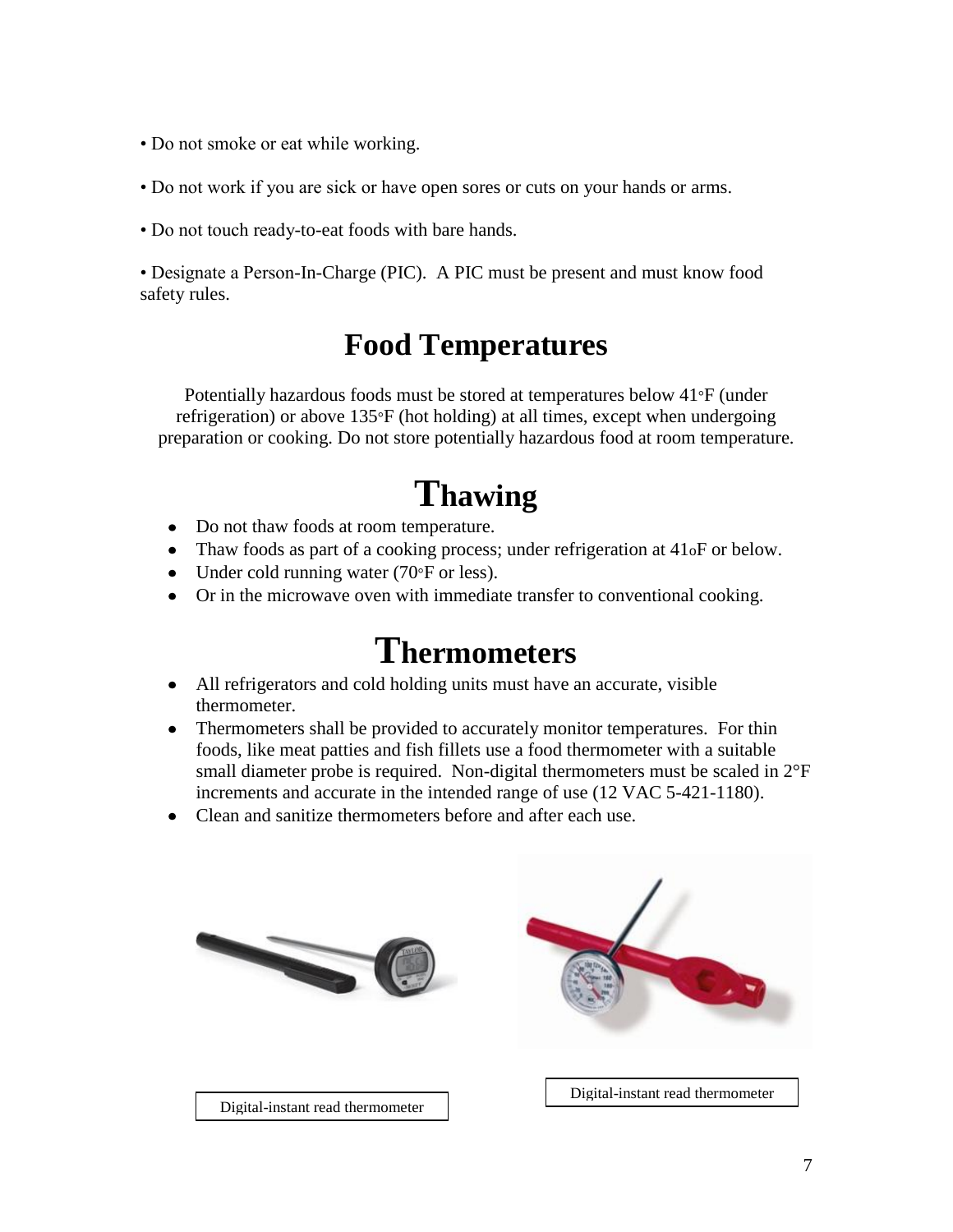# **Cooking**

1. Poultry, poultry stuffing's, stuffed meats, stuffed pasta, & stuffing containing meats **at 165°F for 15 sec.**

- 2. Hamburgers, ground meat, eggs **at 155oF for 15 sec.**
- 3. Pork, fish **at 145°F for 15 sec.**
- 4. Steak at surface temp. of **145°F**
- 5. Roasts (beef, pork) **at 145°F hold for 3min.**
- 6. Hot dogs and other commercially processed ready-to-eat foods at **135°F.**
- 7. Vegetables, fruits (if not served raw) at **135°F**
- 8. Microwave cooking: Cover, rotate, stir . . . **hold 2 min. after cooking to 165°F.**

## **Reheating**

1. Reheat food within 2 hrs **at 165°F for 15 sec.**

2. Microwave reheating: Cover, rotate, stir . . . **hold 2 min. after cooking to165°F** Do not use crock pots, steam tables, and other hot holding devices for heating up foods; they are to be used only for hot holding.

# **Cooling**

- Separate hot foods into small portions.
- Use shallow pans, ice water baths, or cold stirring paddles.

#### **Rapidly cool hot foods**:

Cool within 2 hours - from 135°F to 70°F, and then from 70°F to 41°F or below in 4 hours.



**Note:** *Process must not exceed a 6 hour period.*

## **Equipment & Utensils**



- Smooth, easily cleanable, and in good repair.
- Kept clean and sanitized.
- For customer self-service, single service articles should be individually wrapped or in an approved dispenser.
- Do not re-use aluminum foil pans, tin cans, bread wrappers, single service items.
- Store in-use serving utensils:
	- In the food with the handle above top of food and container.
	- On clean portion of table, equipment.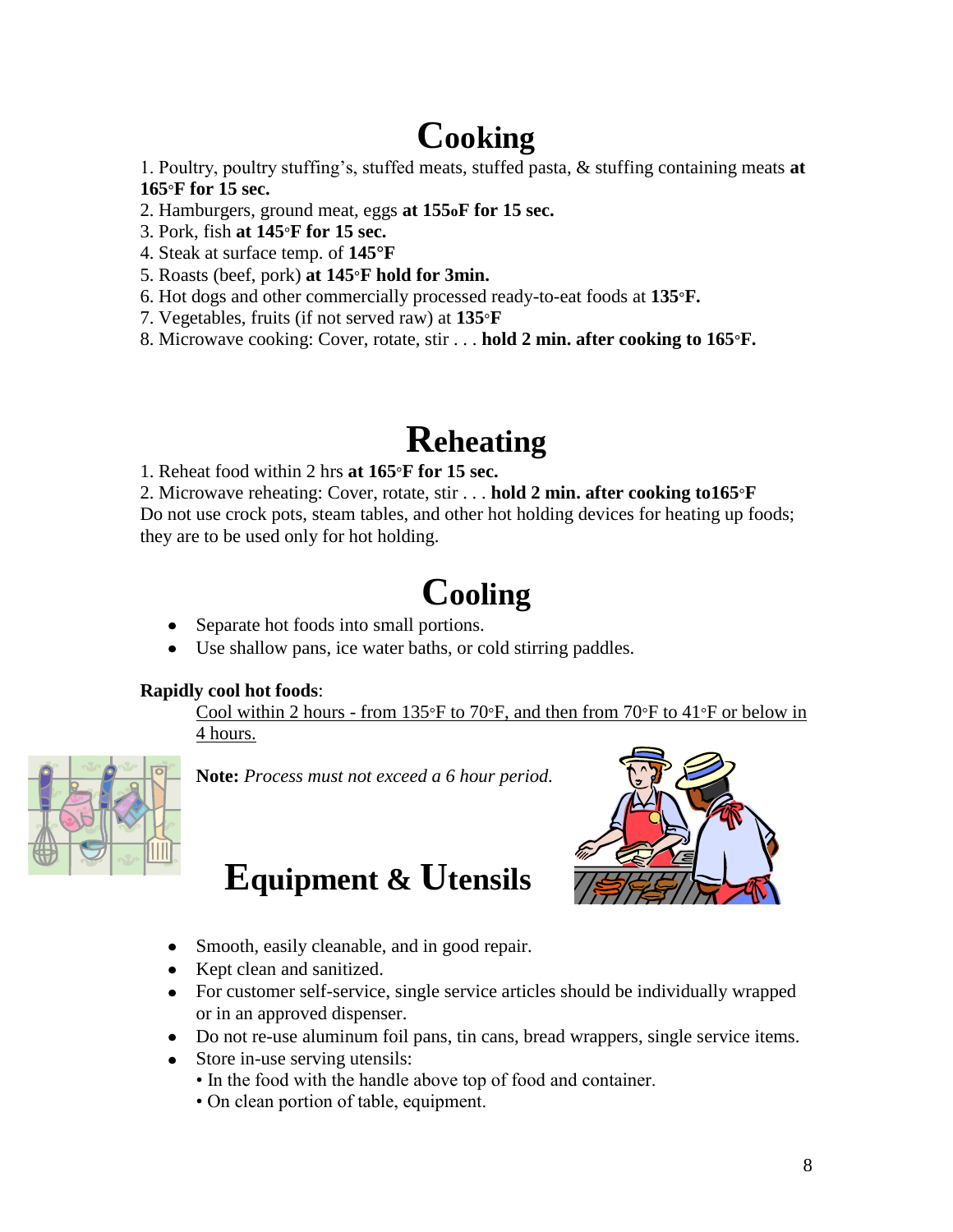(Clean and sanitize utensils every 4 hours.)

• In a running water dipper well for ice cream utensils.

# **Handwashing Facilities**

Handwashing facilities must be convenient and accessible. The following should be provided:

- Warm water
- Soap
- Individual paper towels
- Bucket to collect dirty water

If approved, chemically-treated towelettes and single-use gloves may be used.



For example, an air pump thermos or jug of warm water with a turn spout may be used to dispense warm water.

# **Dishwashing Facilities**

- Use clean, warm water.
- Use a three compartment sink or three clean containers:
	- Wash
	- Rinse
	- Sanitize (½ tablespoon of liquid bleach added to one gallon of water).
	- Air Dry (do not towel dry).
- Use appropriate test strips to monitor sanitizer concentrations.
- Rinse and store wiping cloths in a separate bucket of sanitizer (1 tablespoon of liquid bleach added to one gallon of water).
- Store detergents and sanitizers separately from food.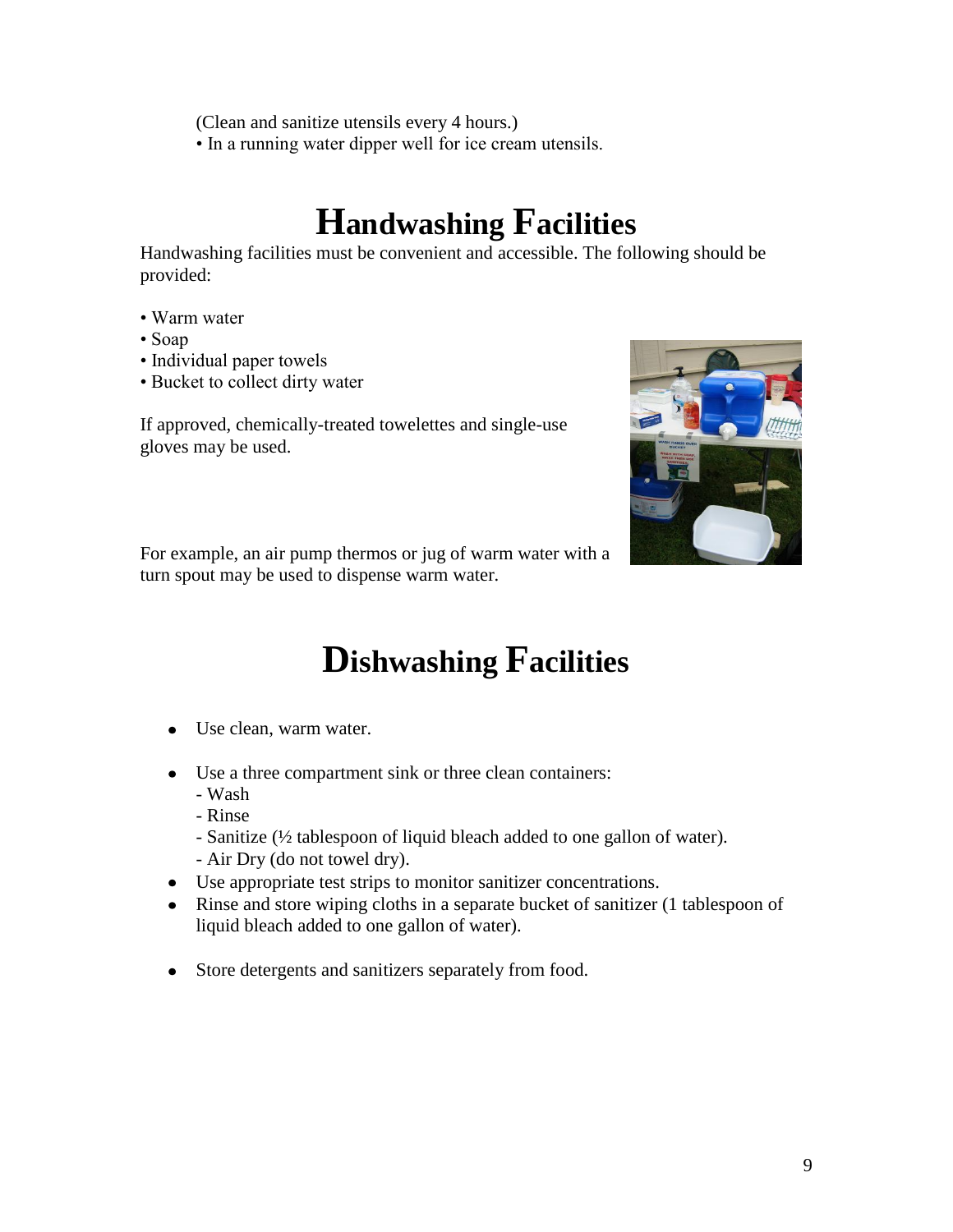

# Wash Rinse Sanitize

## **Waste Handling**

• Dispose of solid waste appropriately. All garbage/refuse must be placed in containers and properly disposed of during and after the event.

• Discharge liquid waste into a sanitary sewer or collect in portable container and dispose of at approved location. Do not dump liquid waste into streets, storm drains, creeks, or onto the ground. **Drainage on the ground is prohibited**.